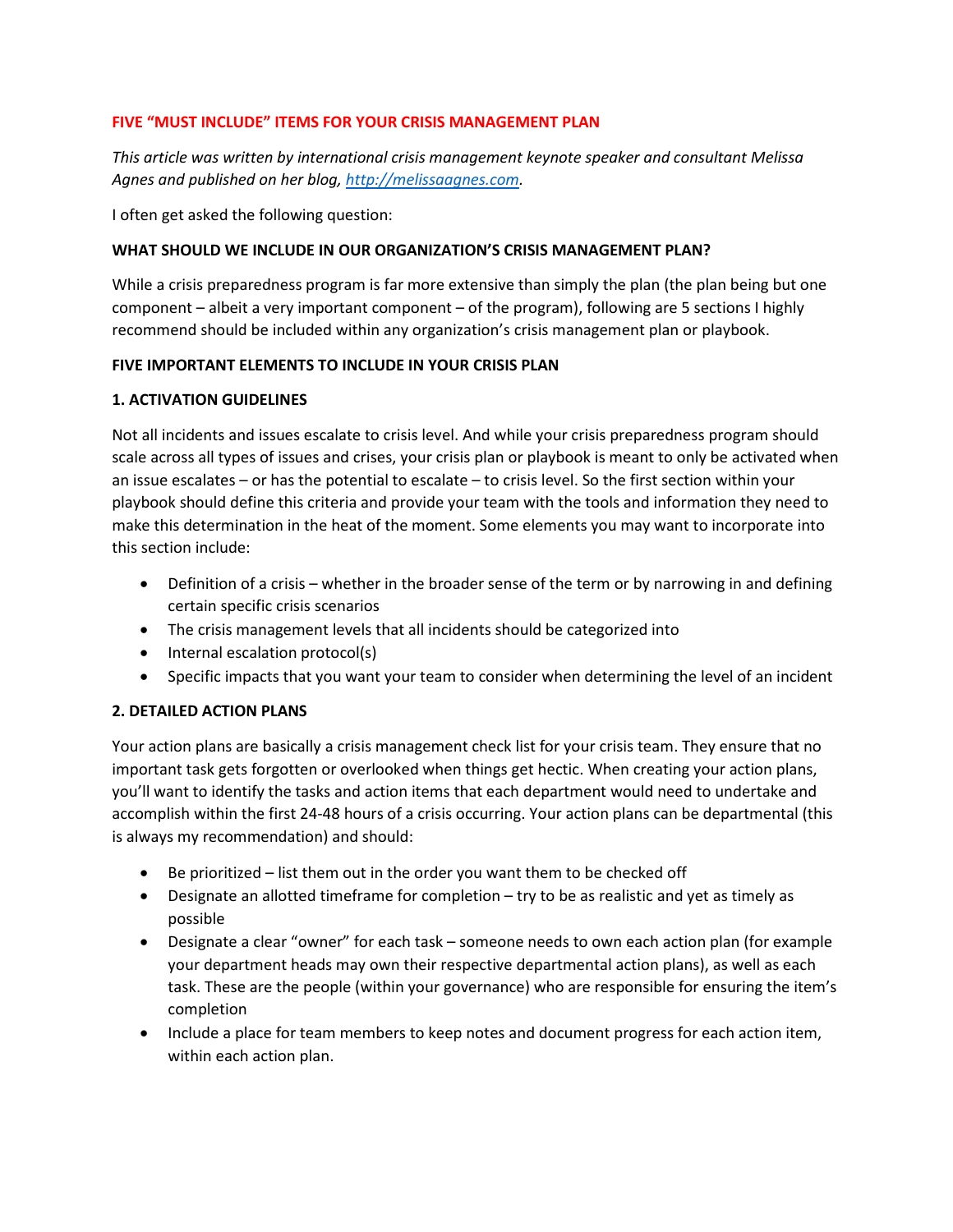Tip: If you list out your top 5-10 most likely crisis scenarios, this will go a long way in helping you identify the most important action items for each department or team member.

# **3. PRE-APPROVED CRISIS COMMUNICATION STRATEGY AND MESSAGING**

One of the secrets to successful crisis management is timely, consistent and effective communications with your key stakeholders. Yet timely approvals of communications can be a challenging and daunting task. So one of your goals should be to pre-define your crisis communications strategy, and to draft your communications and have them pre-approved by all the right members of your team – to the most extent possible at this point in time. The list of pre-approved communications should include:

- Crisis communication strategy (i.e.: proactive vs. reactive, means of communication, hashtag strategy, etc.)
- Talking points / message points
- Holding statements / First response statements
- Official (written) communications to each stakeholder group
- Frequently asked questions (FAQ)

# **4. Thorough contact lists**

You don't want to be searching for important contact information when time is of the essence in a crisis. So be sure to include the following contact information within your playbook:

- All contact information for each member of your crisis management team
- All contact information for each crisis team member's designated alternate
- All contact information for each key stakeholder that you could potentially need to reach directly in the midst of a crisis
- All contact information for any key venders and third party consultants/experts that may be required in the midst of a crisis

Contrarily, if you already have a CRM or other systems that contain all of this contact information for one or more stakeholder groups, be sure to:

- Tag the appropriate data for easy reference, access and filtering in the heat of the moment
- Reference the systems in the appropriate places within your crisis plan (i.e.: your action plans)
- $\bullet$  Have a hardcopy back-up somewhere (e.g.: the lists I detailed just above) in case your systems go down in a crisis

However, no matter what type of system you choose to use for your contact lists, don't forget to keep them updated and kept current!

# **5. A DETAILED RESOURCE REPOSITORY**

In this section of your crisis management plan, you want to include all additional resources and material that may be needed by any member of your crisis team in the heat of the moment. This can include anything from:

- Timelines
- Flowcharts